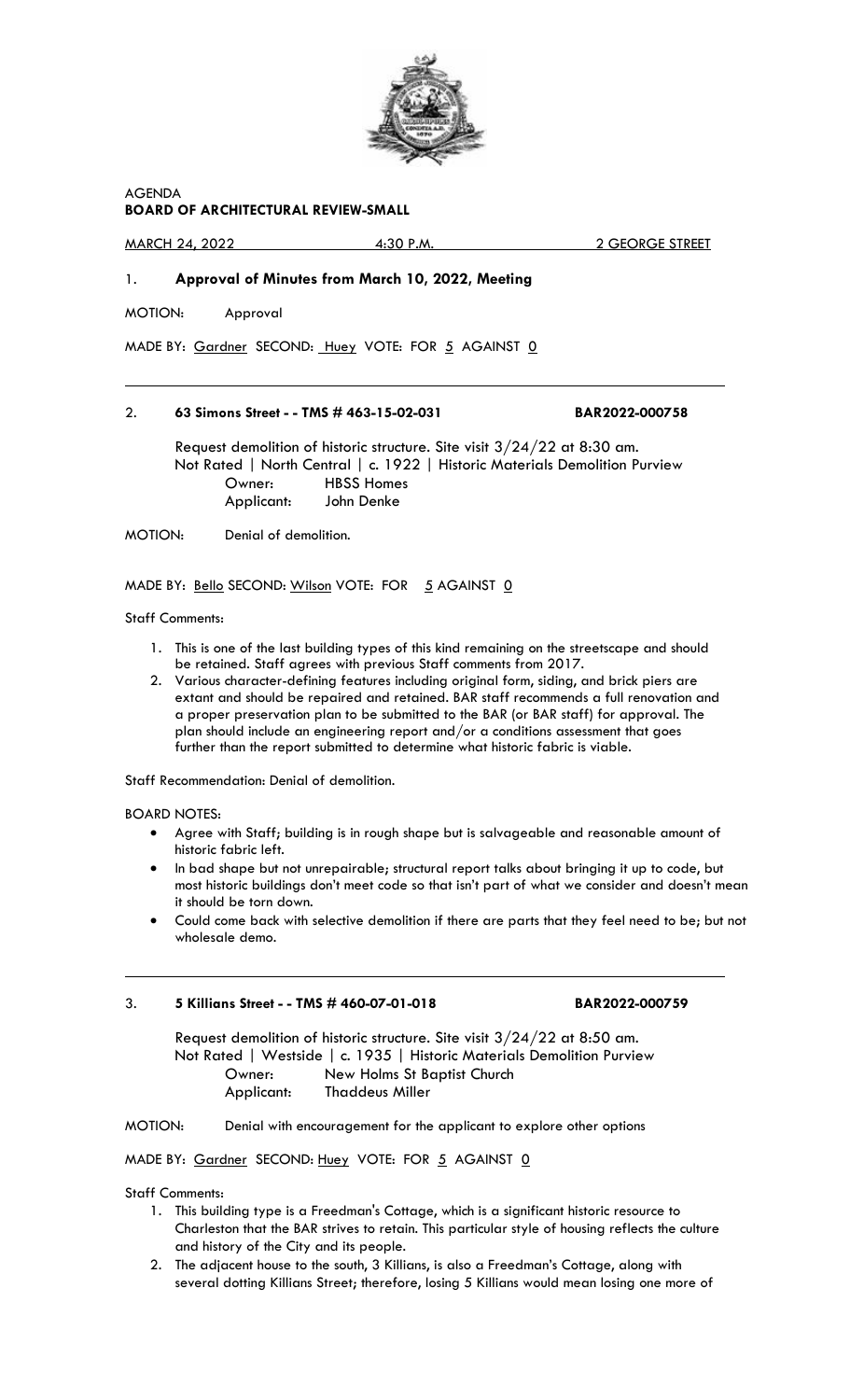# March 24, 2022 Page | **2**

these significant resources. Nunan Street, directly south, features a consistent stretch of cottages which make these a significant portion of the context of the neighborhood.

- 3. It is unfortunate that the roof has caved in and has been left unattended to facilitate deterioration. Though much damage has occurred, the essential form still exists, as well as much of the wood siding, windows, and other exterior elements. Therefore, this significant Charleston building type should be restored and repaired to protect and reuse it.
- 4. In a rehabilitation scenario, a proper preservation plan shall be submitted to the BAR (or BAR Staff) for approval. The plan should include an engineering report that goes beyond the report submitted to determine what historic fabric is viable. A subjective report such as in the submittal with a "scale of one-to-ten" is insufficient.
- 5. The tax records approximate this building as built in 1935, but Freedman's Cottages were primarily constructed in the late 1800's. The 1902 Sanborn map shows a one-story dwelling in the location of 5 Killians, on what was then Holmes St.

Staff Recommendation: Denial of demolition with Staff comments noted.

BOARD NOTES:

 $\overline{a}$ 

- Agree with Staff; the form is special. Agree with HCF about that we could get behind selective demolition of some of the newer portions of the building or to the rear; but would want to see a clear preservation plan.
- Also willing to look at an assessment with a plan to remove the rear portion and to stabilize or rehabilitate the rest. Suggest partnering with the Housing Authority or another nonprofit to rehabilitate this for someone who needs a home; there are ways to look beyond the church and its member's checkbooks and turn this positive.
- Also thinking you could sell it to someone to renovate it; or renovate and rent to make money. Would not be as large of an undertaking as some other properties due to its small size.
- Needs a proper survey to determine different building stages and a plan for what could be saved and portions that maybe could be demolished.

# 4. **34 Percy Street - - TMS # 460-08-01-072 BAR2022-000729**

Request demolition of historic structure. Site visit 3/24/22 at 9:10am. Category 4 | Cannonborough/Elliottborough | c. 1885 | Old City District Owner: William Fordham and Estate of James C Frayer Applicant: Jonathan S Altman, Esq

MOTION: Denial of demolition

MADE BY: Bello SECOND: Wilson VOTE: FOR 5 AGAINST 0

Staff Observations: (from google street view, to be confirmed at site visit)

- 1. Wood siding is intact beneath ashlar pattern shingles.
- 2. Majority of windows are intact but boarded over.
- 3. Brick façade screen and second floor piazza railing not original to house.
- 4. Was built as a sister house to 32 Percy on the same lot.
- 5. While 32 Percy has been significantly infilled, it is remaining.

### Staff Comments:

- 1. With its connection to 32 Percy, the removal of this structure would break up the paired sister houses and will reduce the significance of the other structure.
- 2. We recommend completing necessary repairs and weatherization of the building. This would include repairing the roof, installing missing or broken windows, removing vegetation and plywood on the façade, and any necessary repairs to shield the building from the elements.
- 3. In a rehabilitation scenario, a proper preservation plan shall be submitted to the BAR (or BAR staff) for approval. The plan should include an engineering report that goes beyond the report submitted to determine what historic fabric is viable. A subjective report such as in the submittal with a "scale of one-to-ten" is insufficient.

Staff Recommendation: Denial of demolition with Staff comments noted.

### BOARD NOTES:

• Agree with Staff and preservation groups; many houses on the block were recently in the same condition and been successfully rehabilitated. Does not sound like the engineer accessed much of the interior and we don't feel confident it was his most detailed assessment.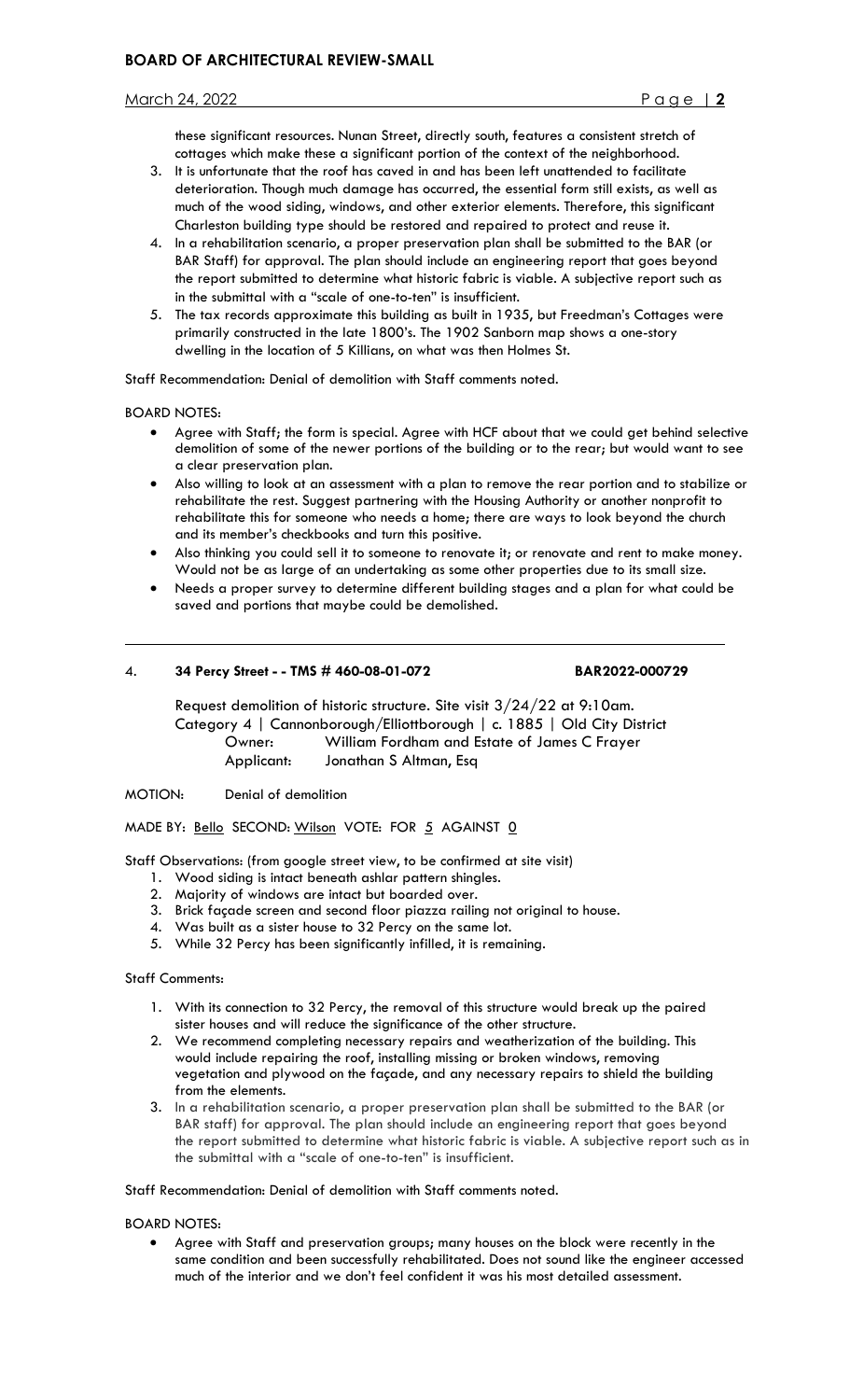# **BOARD OF ARCHITECTURAL REVIEW-SMALL**

#### March 24, 2022 Page | **3**

 $\overline{a}$ 

- Board cannot take into account the messy ownership
- Typically agree with Mr. Rosen, but disagree here. Most of the building has been preserved under the 1960/1970s siding and is able to be saved.
- Building appears to be sound from exterior, true on foundation; could not support wholesale demolition.

### 5. **65 Barre Street - - TMS # 457-02-04-025 BAR2022-000760**

Request demolition of historic structure. Site visit 3/24/22 at 9:30 am. Not Rated| Harleston Village | c. 1962 | Old and Historic District Owner: David Abdo

Applicant: AJ Architects, Ashley Jennings

# MOTION: Approval

MADE BY: Bello SECOND: Wilson VOTE: FOR 5 AGAINST 0

Staff Observations:

1. Ordinance section 54-240, paragraph b states, "In reviewing an application to demolish, or demolish in part, or remove, of alter the exterior architectural appearance of any existing structure, the Board of Architectural Review shall consider, among other things, the historic, architectural and aesthetic features of such structure, the nature and character of the surrounding areas, the historic or culturally important use of such structure and the importance to the city."

#### Staff Comments:

- 1. The National Park Service standard for buildings that are considered historic is 50 years or older. That currently being 1972, 65 Barre is within the guidelines for a structure that is considered historic and should be considered a part of our historic fabric.
- 2. The mid-century residential structures within Charleston represent post-WWII development and the expansive period of growth during this time. Ranch houses characterize the changing needs for American families, including the integrated garage.
- 3. This ranch house still retains some of its character-defining features such as brick exterior, an integrated chimney, and a dentiled cornice showing its Colonial Revival-style detailing.
- 4. While the age of the structure does make it historic fabric, the building does not orient itself to the public right-of-way. A large portion of what faces the public is a double wide garage door.
- 5. Halsey Street (just north of 65 Barre) at the time of construction continued across Barre Street, showing that the house would have originally been built oriented towards the street; later changed when Halsey Street was infilled between Halsey Blvd and Barre Street.
- 6. With the exception of a Craftsman bungalow, the context of the immediate neighborhood includes multi-level townhomes and houses.

Staff Recommendation: Approval

BOARD NOTES:

 $\overline{\phantom{a}}$ 

• Board feels it does not contribute to the historic fabric and should be demolished.

# 6. **56 Morris Street - - TMS # 460-12-01-086 BAR2022-000716**

Request preliminary review of alterations to historic structure and the addition of a second story. Not Rated | Cannonborough-Elliotborough | Old City District Owner: 56 Morris, LLC

Applicant: Luke Jarrett, Synchronicity

MOTION: Preliminary approval with Staff comments 2 & 3, and with a Board comment for restudy of the flood panels to be less intrusive.

MADE BY: Bello SECOND: Gardner VOTE: FOR 5 AGAINST 0

Staff Observations: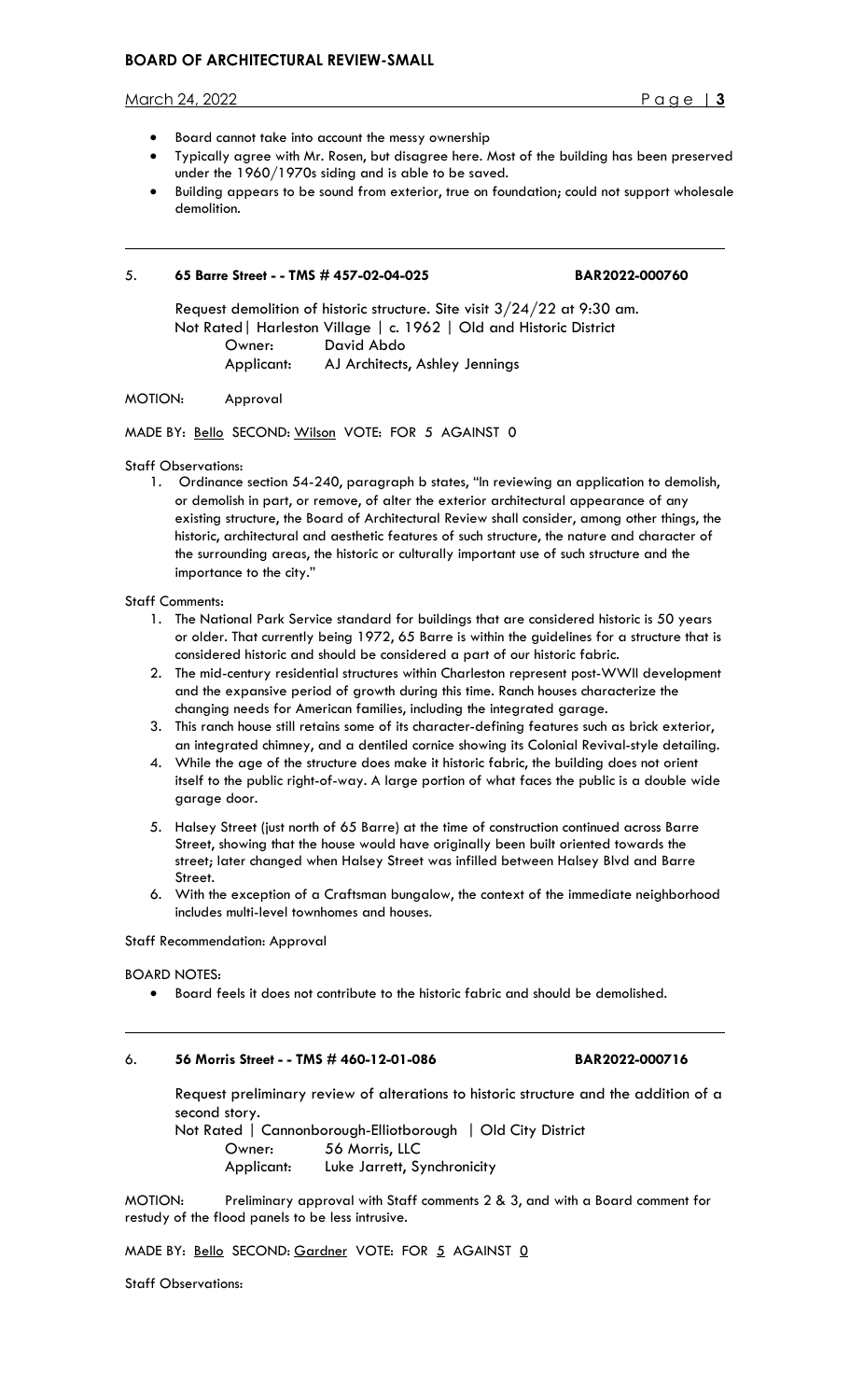# March 24, 2022 Page | **4**

- 1. Staff appreciates the reuse of the historic wrought iron window grates.
- 2. The adjustment in the second-floor façade helps to lighten the addition and minimize its impact.

# Staff Comments:

- 1. While proposed awnings at the windows align with the awnings at the storefront, they are very high and shallow at the windows to be effective and appear disconnected from the windows. Staff recommend lowering.
- 2. The equipment screening on the roof should coordinate with the structure in either material or color.
- 3. The proposed Hydrodefense Flood Plank Face Jamb extends beyond the exterior wall face. While materials are reviewed at the preliminary review level, Applicant should describe depth, thickness and profile of these fins because these are part of the architectural language on this building.

Staff Recommendation: Preliminary approval with final review by staff.

BOARD NOTES:

 $\overline{a}$ 

- Has heard of issue with the proposed siding material; we cannot approve a material with a mandate that it be maintained regularly. Also have reservations about flood panel brackets. Ask to look into alternate ideas; could approve but would like to see this portion excluded from approval for alternatives to be looked into.
- Think it's a great material, you responded to Board comments; only concern is the flood panels. They will not look great and change the nature of what you're trying to do; there may be an alternate.
- Disagree with Staff comment #1; think it looks great and if people get wet isn't our purview.
- Suggests keeping the odd character of the paint band/changing elevations on the exterior; asks if the applicant would be willing to keep it.
- Made great progress; it's time for something to happen to this building, it may not be sensitive but it is appropriate and leaves a majority of the first story visible and usable.
- Appreciate the material, just want to make sure it will hold up properly; agree about the flood panels and needs to be restudied and handled by Staff.

# 7. **138 & 140 Wentworth Street - - TMS # 457-03-04-052/ BAR2022-000710 457-03-04-051**

Request final approval alterations to historic house, new side porch (house), and the new construction of a pool house. Hardscaping alterations included as well.

Category 1 & 3 | Harleston Village | c. 1840 | Old and Historic District Owner: Danny & Caitlin Randazzo

 Applicant: Lucas & Rachel Boyd, Boyd Architects Nate Dittman, Remark Landscape Architecture

MOTION: Preliminary approval for all items submitted with exception of a Board requirement to restudy roofing system for side porch to not engage the cornice on existing structure, and exclusion of the simulated vehicular gates from the approval; details and Final review to Staff.

# MADE BY: Huey SECOND: Bello VOTE: FOR 5 AGAINST 0

Staff Observations:

1. Bath house stair has been restudied and relocated so it is not visible from public ROW.

Staff Comments:

- 1. Staff appreciate the balance of the additional pendant lights on the side porch and the retention of the engaged piazza floor.
- 2. Window replacement should better match the original size of the openings, must be single pane, true divided light, wood windows. Final approval to be determined by staff.

Staff Recommendation: Preliminary Approval with Final review by Staff.

BOARD NOTES:

- Opposed to bath house stair, not fully convinced that it is not visible from ROW and don't think this is the best most creative solution, not appropriate.
- A little concerned about the driveway gate; we're being sold on a garden lot, but why does it need this driveway gate; needs restudy for that open access, don't think the visual cues do justice to your plan (detailed nicely just don't agree with what they're doing to the design)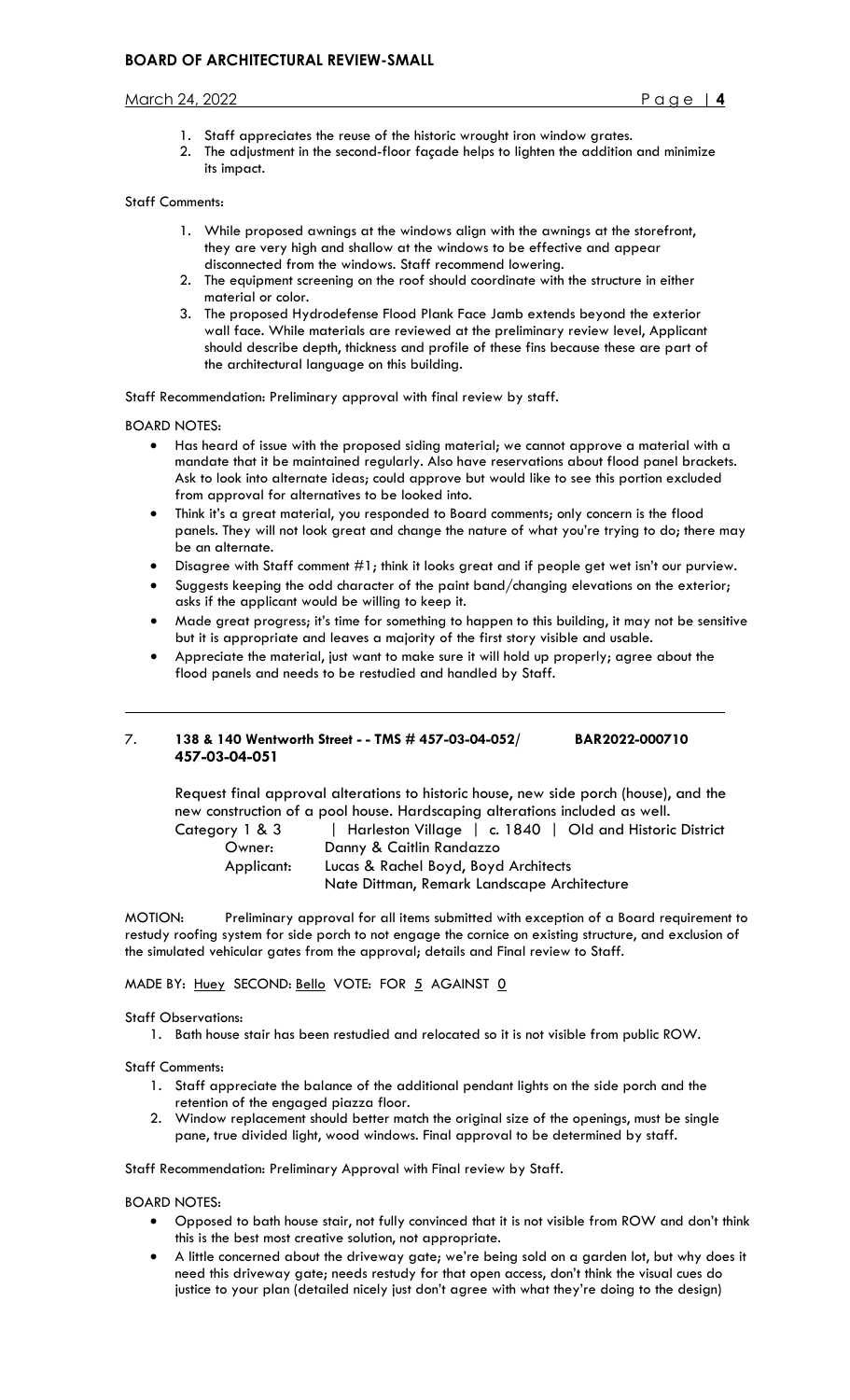# **BOARD OF ARCHITECTURAL REVIEW-SMALL**

March 24, 2022 Page | **5**

- If the gates are not active, but potentially active, if they ever became active that type of construction would not have a long life; it would sag. Agree on the stair on bath house, disappointed.
- Wood gates aren't up yet, so that portion of bath house should be currently visible
- Gates open onto a plant bed on their plan; so really it's a fence
- Issue with the gates is that they don't go anywhere, the wall is non-historic; could we propose a nice looking wall that matches surroundings
- Connect the garden property together so it feels all as one; so it's not a fence that looks like a gate; pedestrian gate would be appropriate but not an additional access
- Be careful with rounded steel with angles, maybe explore aluminum to get that angle
- Roof discussion of porch pergola; will be a lot simpler if you don't have an angle. Flashing over the cornice; looks like if they went straight across they would be underneath the corbel, missing it; slope is going to be tough, tie in will be tough. Make sure no historic fabric is damaged.
- Make the approval contingent on the bath house stair addition not being visible. Then if it is, they would be in violation.

# 8. **66 Church Street - - TMS # 458-13-01-099 BAR2021-000489**

Request conceptual approval for piazza enclosure at rear. Category 3 | Charlestowne | c. 1784 | Old and Historic District Owner: Stanley Porter Applicant: e e fava architects

MOTION: Conceptual approval with Final review by Staff, and a Board comment to delete the secondary column.

MADE BY: Bill SECOND: Glen VOTE: FOR 5 AGAINST 0

Staff Observations:

 $\overline{a}$ 

- 1. Staff appreciates that the enclosure has been set back as much as possible without sacrificing its program.
- 2. This piazza has been entirely rebuilt, and no original fabric remains.

Staff Comments:

1. With the enclosure set back as proposed now, it will be minimally visible from the public ROW.

Staff Recommendation: Conceptual Approval with final review by staff.

BOARD NOTES:

 $\overline{a}$ 

- The provided photos are very helpful; to see how much of the piazza was previously enclosed; proves there is little to no original fabric; but yes, original form, and are very cautious of piazza enclosure. Comfortable with where this has landed.
- Previously, Board wasn't totally opposed with piazza enclosure, it was mostly with the visibility from ROW so it was asked to be recessed further; and the applicant has done that here.
- No issues except would recommend not adding the extra column, confuses things, let it be clean.
- We wanted to see the back corner of the house not engaged.

# 9. **1 Henrietta Street - - TMS # 459-13-03-011 BAR2021-000637**

Request conceptual approval for elevation of building; renovation; and modifications building including historic storefront, removal of non-original rear element, and addition to the rear.

Not rated | Old and Historic District Owner: Adam and Erin Witty Applicant: e e fava architects

MOTION: Denial of raising the building and deferral of the other elements.

MADE BY: Bello SECOND: Fillmore VOTE: FOR 3 AGAINST 2: Huey & Van Slambrook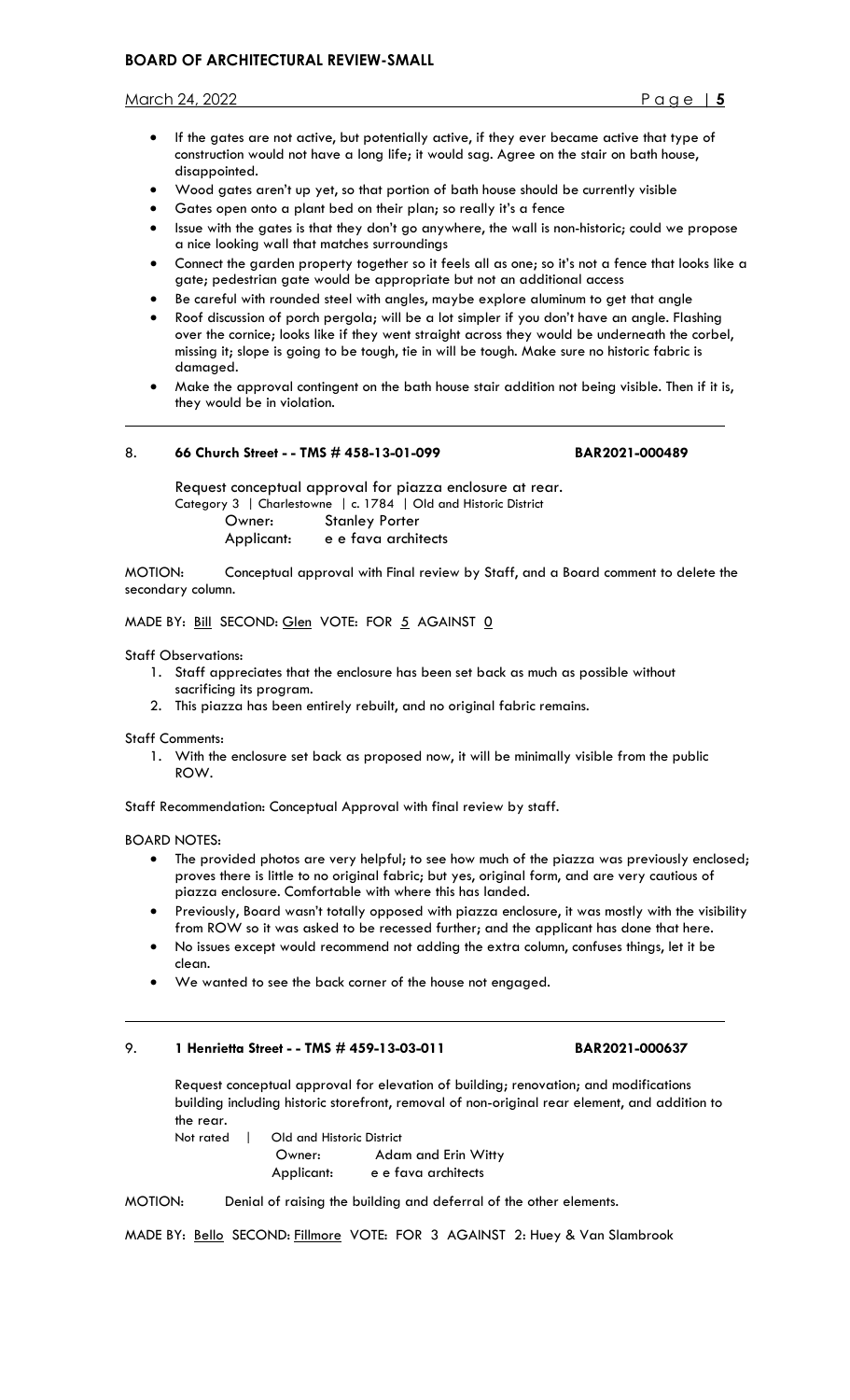# March 24, 2022 Page | **6**

# Staff Comments:

Elevation of historic structure, the following Staff comments remain unchanged:

- 1. Proposing to elevate the building above DFE is discouraged as per the Policy Statement for Elevating Historic Buildings and has never been granted in a situation in excess of a few inches in order to respect the form, height, scale, and mass of historic streetscape context to the greatest possible extent.
- 2. The building is eligible for a FEMA variance which would eliminate the need for elevating at all. The first-floor commercial unit can be flood-proofed to be protected.
- 3. The Applicant states there is little historic fabric of the building remaining which is all the more reason to protect the integrity of this historic form, in context. The height, scale, mass, streetscape and form are some of the only remaining elements this building has, and they deserve to be retained.

Rear Addition:

- 1. Staff appreciates the relocation of the addition to the rear of the structure, as well as the reduction of garage doors proposed.
- 2. While the hyphen helps distinguish the addition from the existing structure, the addition should be further studied to ensure it remains subordinate to the historic structure.
- 3. The large windows of the hyphen and addition overwhelm the historic structure; their size and proportions should be restudied.
- 4. While no historic photo is available at this time, and while the storefront system may be composed of replacement material, the proposal reduces the storefront on Henrietta in lieu of a small high window.
- 5. The solid wall proposed along Henrietta is not appropriate. Per BAR policy, *"Fences and walls should be appropriately scaled for their context so as to prevent a fortress-like appearance."* If a solid wall is to be used, the height should be lowered or the upper portion should incorporate openings or penetrations to provide some relief.

Staff Recommendation: Denial of proposed elevation as submitted, deferral of addition to restudy with elevation.

BOARD NOTES:

- Asked what is the need to raise it besides FEMA—is it really to add a top floor?
- Why not put more of the new square footage into the addition rather than raising the historic building
- It's rare that you have a wide open space next to the building you're working on, instead of raising it
- Asking, existing two floors would be elevated, and the existing storefront corner gets infilled, so what's the construction underneath? Masonry. Now the new first floor is below base flood and will have to be flood proofed anyway; applicant says this way you get a new foundation; tough to elevate a corner store, there haven't been guidelines written for that yet. (There are for elevating buildings, but not corner stores.)
- Only use can be commercial on first floor whether its raised or not; do think you can get a FEMA variance; the character of this building it is a two-story building and you're adding a story; would be fine with adding more height on Elizabeth.
- Proposal now is a significant change to what it is now, if it were all new construction it would be great. Like the hyphen proportions.
- Agree. Owners want more out of this than they can get. This is an unprecedented request, turning a two-story storefront into a three-story. Changing the material of existing first floor from wood to masonry, adding another floor, then taking the second floor to the third story. The Board does not read the supporting documents the applicant brought in the way they do (Standards). Do not think our ordinance/Standards allows us to approve a three-story building on this corner. I hope that moving forward, there is new construction option to get the things you're looking for. Do see a path that allows you to get there.
- This is adding a third story regardless of phrasing, find that difficult and goes against Secretary of Interior's guidelines (addition of story is discouraged, should be subordinate, recessed, etc.). Makes it pretend like it's been this way forever. Other ways to get additional square footage. Dramatically goes against what we are mandated to preserve.
- Raising structures out of flood. Can see both sides, very torn; both have logical reasonable concerns.
- If they do nothing it's still a corner store, if they put something next to it, it stays; it has to stay commercial so there's no scenario where it's not.
- It's tough because the proposal is a completely different animal from what's there now; that's why it's difficult. If this is the option we're looking at, we need to see a dividing line between floors 2-3 to show the difference.
- Needs to be raised from flood; but we want storefront to be retained